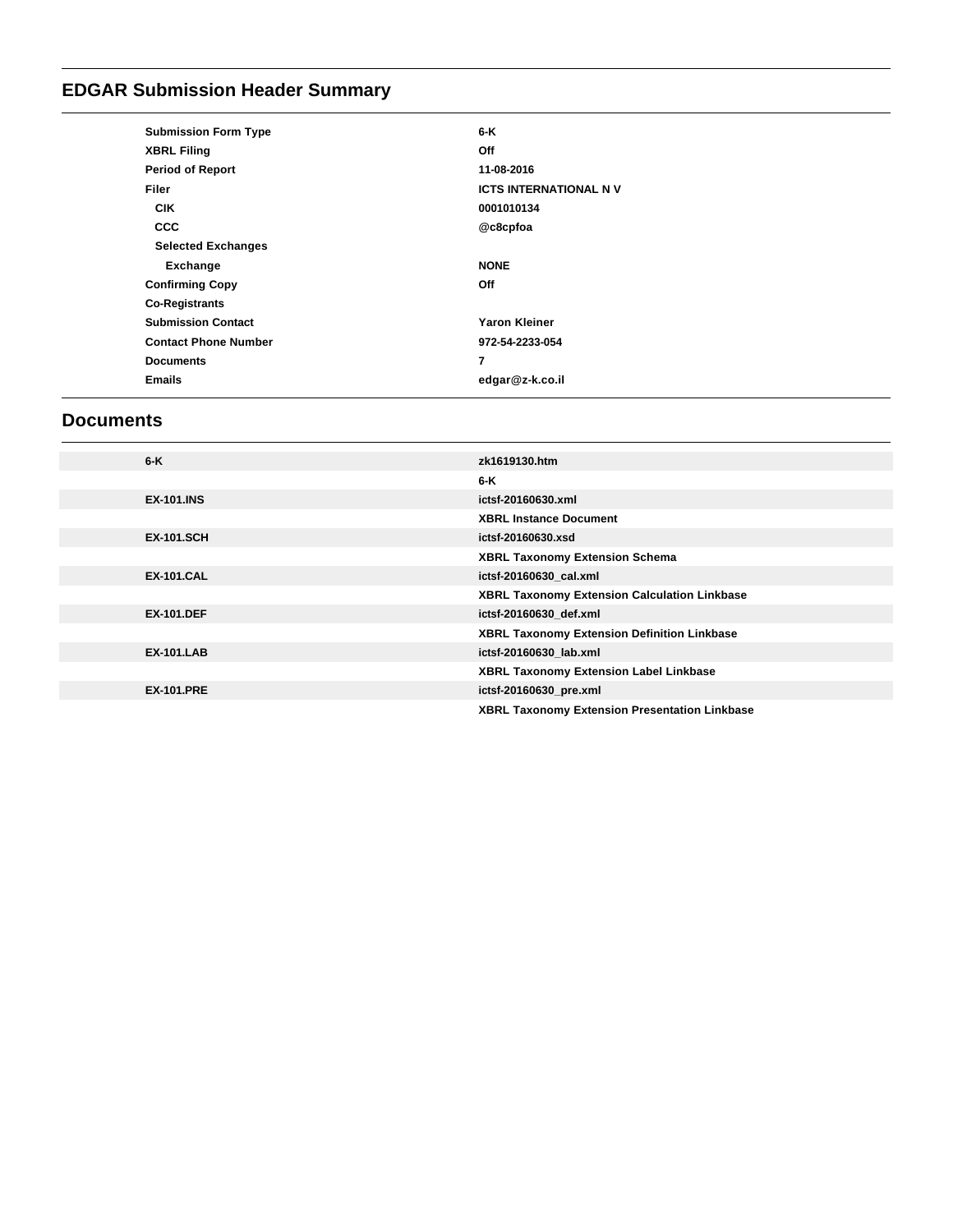# **UNITED STATES SECURITIES AND EXCHANGE COMMISSION**

WASHINGTON, D.C. 20549

# **FORM 6-K**

 $\Box$  REGISTRATION STATEMENT PURSUANT TO SECTION 12(b) OR (g) OF THE SECURITIES EXCHANGE ACT OF 1934

OR

 $\boxtimes$  SEMI-ANNUAL REPORT PURSUANT TO SECTION 13 OR 15(d) OF THE SECURITIES EXCHANGE ACT OF 1934 FOR THE SIX MONTHS ENDED JUNE 30, 2016

OR

☐ TRANSITION REPORT PURSUANT TO SECTION 13 OR 15(d) OF THE SECURITIES EXCHANGE ACT OF 1934

OR

 $\square$  SHELL COMPANY REPORT PURSUANT TO SECTION 13 OR 15(d) OF THE SECURITIES EXCHANGE ACT OF 1934

Date of event requiring this shell company report . . . . . . .

For the transition period from  $\frac{1}{2}$  =

COMMISSION FILE NUMBER 0-28542

# **ICTS INTERNATIONAL, N.V.**

----------------------------------------------------------------------------- (Exact Name of Registrant as specified in its charter)

Not Applicable

----------------------------------------------------------------------------- (Translation of Registrant's name into English)

The Netherlands

----------------------------------------------------------------------------- (Jurisdiction of incorporation or organization)

Walaardt Sacréstraat, 425-4, 1117 BM Schiphol Oost, The Netherlands

----------------------------------------------------------------------------- (Address of principal executive offices)

Alon Raich, Tel: +31-20-3471077, Email: alon@ictsinternational.com, Address: Same as above

----------------------------------------------------------------------------- (Name, Telephone, E-mail and/or Facsimile number and Address of Company Contact Person)

Securities registered or to be registered pursuant to Section 12(b) of the Act:

Title of each Class: None

Name of each exchange on which registered: None Securities registered or to be registered pursuant to Section 12(g) of the Act: Common Stock, par value 0.45 Euro per share

-----------------------------------------------------------------------------

(Title of Class)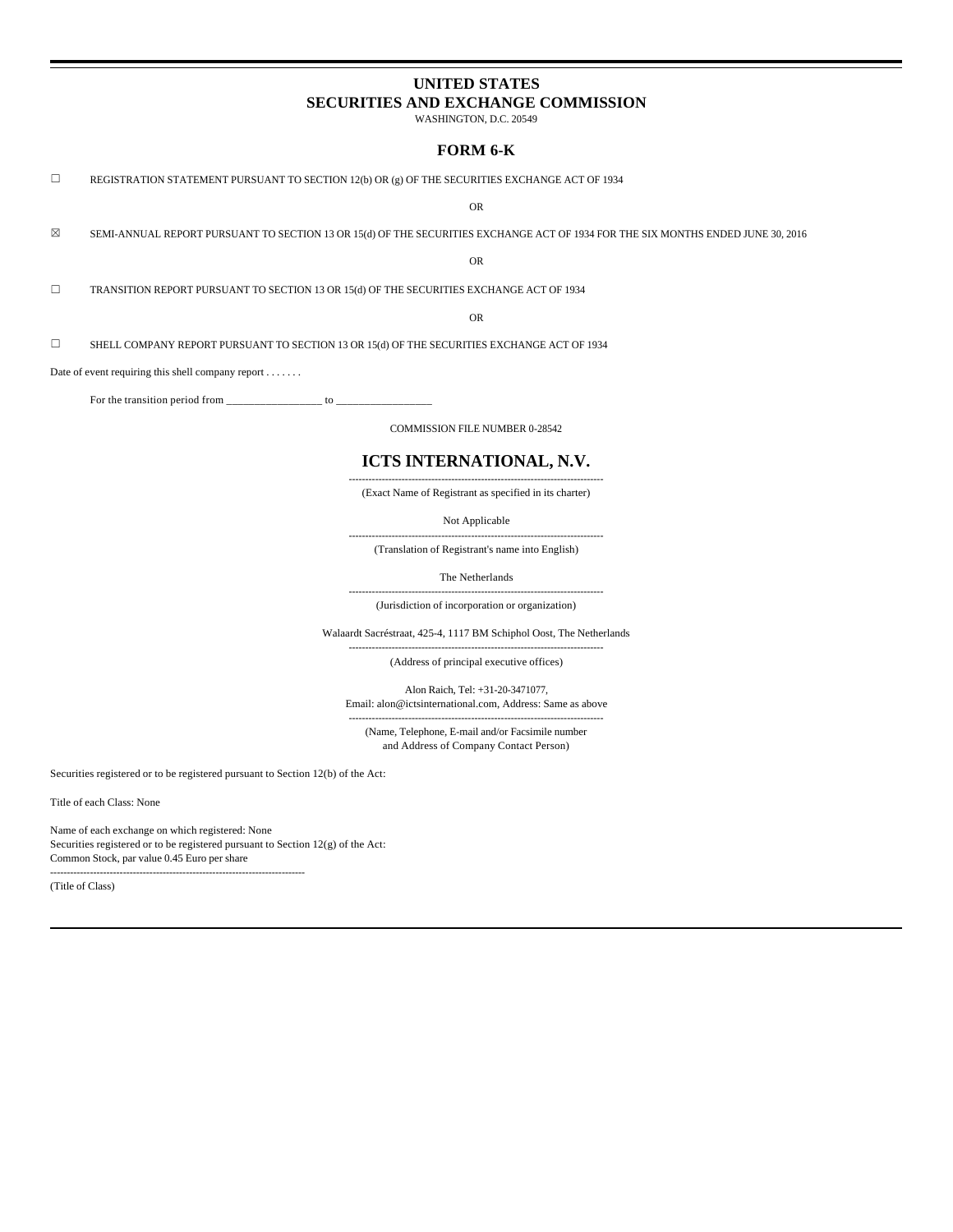#### Securities for which there is a reporting obligation pursuant to Section 15(d) of the Act:

None

#### ----------------------------------------------------------------------------- (Title of Class)

Indicate the number of outstanding shares of each of the issuer's classes of capital or common stock as of the close of the period covered by the annual report: 10,961,698.

Indicate by check mark if the registrant is a well-known seasoned issuer, as defined in Rule 405 of the Securities Act.

YES □ NO ⊠

If this report is an annual or transition report, indicate by check mark if the registrant is not required to file reports pursuant to Section 13 or 15(d) of the Securities Exchange Act of 1934.

YES □ NO ⊠

Note - Checking the box above will not relieve any registrant required to file reports pursuant to Section 13 or 15(d) of the Securities Exchange Act of 1934 from their obligations under those sections.

Indicate by check mark whether the registrant (1) has filed all reports required to be filed by Section 13 or 15(d) of the Securities Exchange Act of 1934 during the preceding 12 months (or for such shorter period that the registrant was required to file such reports), and (2) has been subject to such filing requirements for the past 90 days.

YES  $\boxtimes$  NO  $\Box$ 

Indicate by check mark whether the registrant has submitted electronically and posted on its corporate Website, if any, every Interactive Data File required to be submitted and posted pursuant to Rule 405 of Regulation S-T during the preceding 12 months (or for such shorter period that the registrant was required to submit and post such files).

#### YES  $\boxtimes$  NO  $\square$

Indicate by check mark whether the registrant is a large accelerated filer, am accelerated filer, or a non-accelerated filer. See definition of "accelerated filer and large accelerated filer" in Rule 12b-2 of the Exchange Act. (Check one):

Large accelerated filer  $□$  Accelerated filer  $□$  Non-accelerated filer  $□$ 

Indicate by check mark which basis of accounting the registrant has used to prepare the financial statements included in this filing:

U.S. GAAP  $\boxtimes$  International Financial Reporting Standards as issued by the International Accounting Standards Board  $\Box$  Other  $\Box$ 

If "Other" has been checked in response to the previous question, indicate by check mark which financial statement item the registrant has elected to follow.

Item 17  $\Box$  Item 18  $\Box$ 

If this is an annual report, indicate by check mark whether the registrant is a shell company (as defined in Rule 12b-2 of the Exchange Act).

 $YES \Box NO \Box$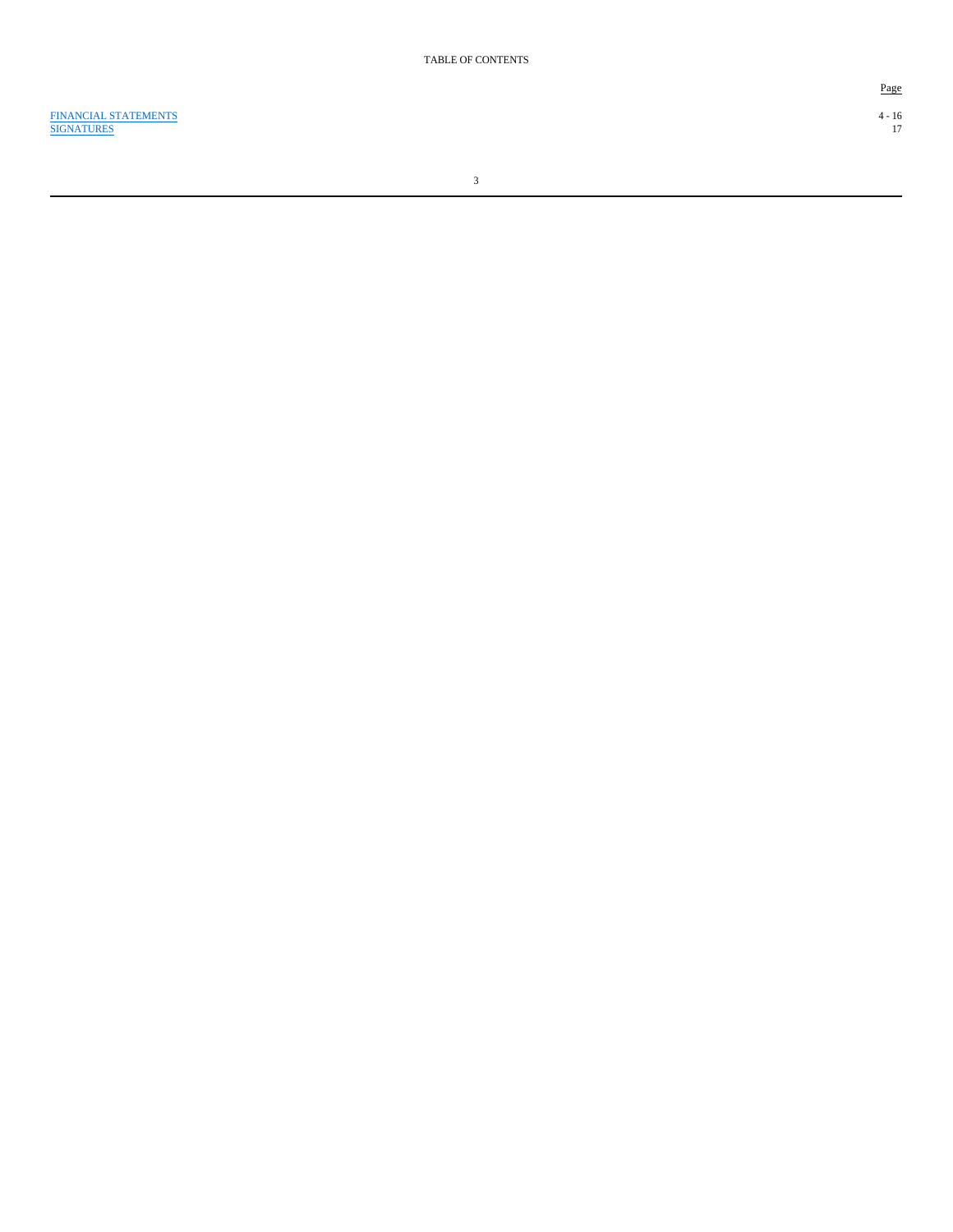#### **ICTS INTERNATIONAL N.V AND SUBSIDIARIES**

**CONSOLIDATED BALANCE SHEETS**

(US \$ in thousands, except share data) (Unaudited)

| (US \$ in thousands)<br><b>ASSETS</b><br><b>CURRENT ASSETS:</b><br>$\mathsf{\$}$<br>$\mathbb{S}$<br>8,213<br>Cash and cash equivalents<br>5.531<br>Restricted cash<br>37,083<br>Accounts receivable, net<br>4,707<br>Prepaid expenses and other current assets<br>Total current assets<br>$\mathbb{S}$<br>55,534<br>97<br>Deffered tax assets, net | 2015      |
|----------------------------------------------------------------------------------------------------------------------------------------------------------------------------------------------------------------------------------------------------------------------------------------------------------------------------------------------------|-----------|
|                                                                                                                                                                                                                                                                                                                                                    |           |
|                                                                                                                                                                                                                                                                                                                                                    |           |
|                                                                                                                                                                                                                                                                                                                                                    |           |
|                                                                                                                                                                                                                                                                                                                                                    | 7,912     |
|                                                                                                                                                                                                                                                                                                                                                    | 4,388     |
|                                                                                                                                                                                                                                                                                                                                                    | 25,715    |
|                                                                                                                                                                                                                                                                                                                                                    | 1,987     |
|                                                                                                                                                                                                                                                                                                                                                    | 40,002    |
|                                                                                                                                                                                                                                                                                                                                                    | 92        |
| 2,207<br>Property and equipment, net                                                                                                                                                                                                                                                                                                               | 1,493     |
| Goodwill<br>314                                                                                                                                                                                                                                                                                                                                    | 314       |
| 625<br>Other assets                                                                                                                                                                                                                                                                                                                                | 448       |
| 58,777<br>Total assets                                                                                                                                                                                                                                                                                                                             | 42,349    |
| <b>LIABILITIES AND SHAREHOLDERS' DEFICIT</b>                                                                                                                                                                                                                                                                                                       |           |
| <b>CURRENT LIABILITIES:</b>                                                                                                                                                                                                                                                                                                                        |           |
| $\mathsf{\$}$<br>18,840<br>$\mathbb{S}$<br>Notes payable - banks                                                                                                                                                                                                                                                                                   | 11,412    |
| 5.224<br>Accounts payable                                                                                                                                                                                                                                                                                                                          | 3,079     |
| 28,203<br>Accrued expenses and other current liabilities                                                                                                                                                                                                                                                                                           | 25,065    |
| 84<br>Income taxes payable                                                                                                                                                                                                                                                                                                                         | 89        |
| 7,758<br>Value added tax (VAT) payable                                                                                                                                                                                                                                                                                                             | 5,362     |
| 60,109<br>\$<br>Total current liabilities                                                                                                                                                                                                                                                                                                          | 45,007    |
| 43,850<br>Convertible notes payable to related party, including accrued interest                                                                                                                                                                                                                                                                   | 39,403    |
| 179<br>Other liabilities                                                                                                                                                                                                                                                                                                                           | 147       |
| 104,138<br>\$<br><b>Total liabilities</b>                                                                                                                                                                                                                                                                                                          | 84,557    |
| SHAREHOLDERS' DEFICIT:                                                                                                                                                                                                                                                                                                                             |           |
| Common stock, 0.45 Euro par value; 33,333,334 shares authorized;                                                                                                                                                                                                                                                                                   |           |
| 10,961,698 shares issued and outstanding as of June 30, 2016 and                                                                                                                                                                                                                                                                                   |           |
| 5.928<br>as of December 31, 2015                                                                                                                                                                                                                                                                                                                   | 5.928     |
| 21,267<br>Additional paid-in capital                                                                                                                                                                                                                                                                                                               | 21,267    |
| Accumulated defecit<br>(65,207)                                                                                                                                                                                                                                                                                                                    | (61, 896) |
| (7, 349)<br>Accumulated other comprehensive loss                                                                                                                                                                                                                                                                                                   | (7,507)   |
| (45,361)<br>Total shareholders' deficit                                                                                                                                                                                                                                                                                                            | (42, 208) |
| 58,777<br>\$<br>Total liabilities and shareholders' deficit                                                                                                                                                                                                                                                                                        | 42,349    |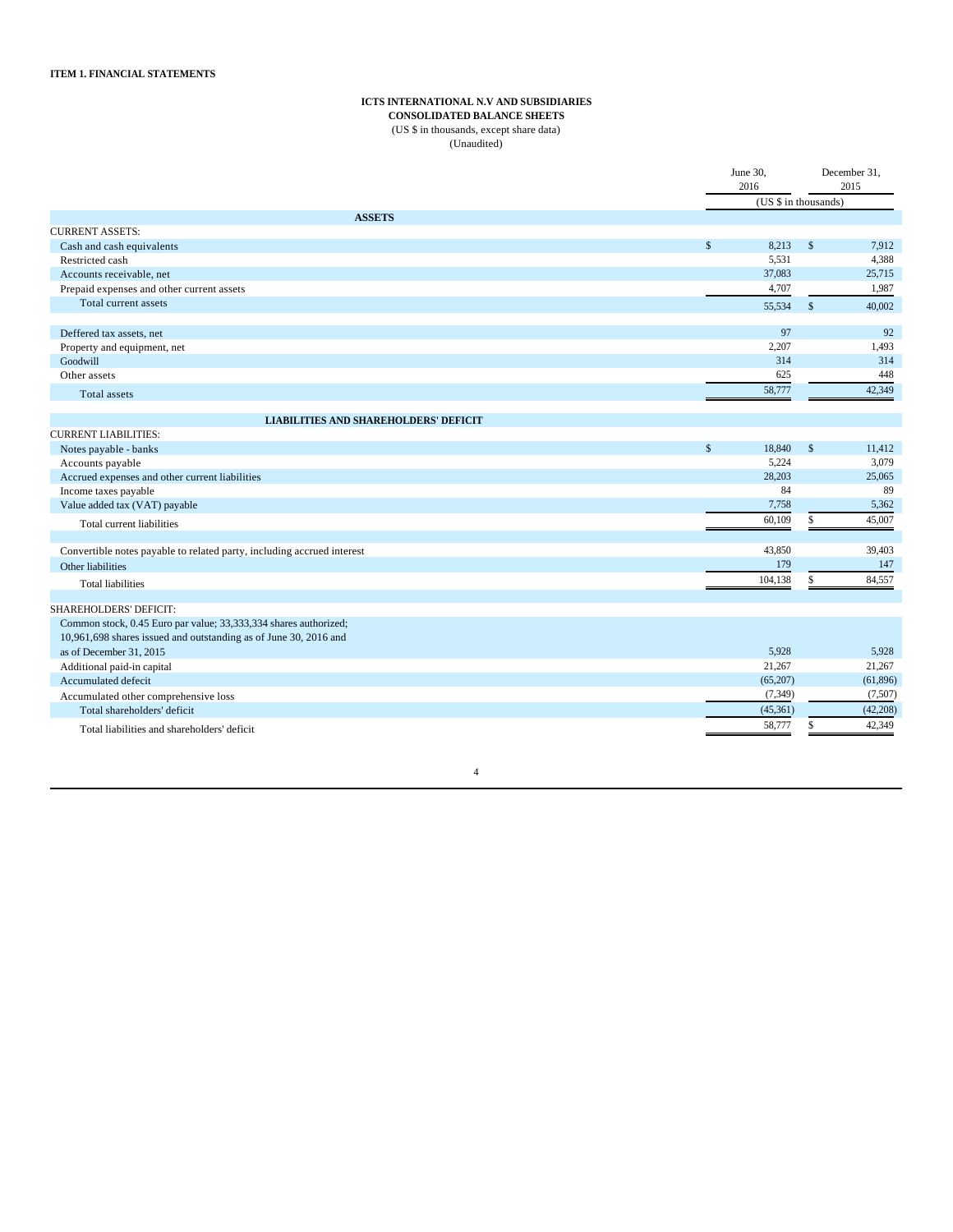# **ICTS INTERNATIONAL N.V AND SUBSIDIARIES**

# **CONSOLIDATED STATEMENTS OF OPERATIONS AND COMPREHENSIVE LOSS**

(US \$ in thousands, except share and per share data)

(Unaudited)

|                                               | Six months ended |         | Six months ended        |  |
|-----------------------------------------------|------------------|---------|-------------------------|--|
|                                               | June 30, 2016    |         | June 30, 2015           |  |
|                                               |                  |         |                         |  |
| Revenue                                       | 123,932<br>\$    |         | $\mathbb{S}$<br>84,998  |  |
| Cost of revenue                               | 109,978          |         | 77,907                  |  |
| <b>GROSS PROFIT</b>                           |                  | 13,954  | 7.091                   |  |
| Operating expenses:                           |                  |         |                         |  |
| Research and development                      |                  | 1,159   | 1,371                   |  |
| Selling, general and administrative           |                  | 11,260  | 10,257                  |  |
| Total operating expenses                      |                  | 12,419  | 11,628                  |  |
| OPERATING PROFIT (LOSS)                       |                  | 1,535   | (4, 537)                |  |
| Other income (expense), net                   |                  | (4,540) | 295                     |  |
| LOSS BEFORE INCOME TAX EXPENSE                |                  | (3,005) | (4,242)                 |  |
| Income tax expense                            |                  | (306)   | (12)                    |  |
| <b>NET LOSS</b>                               | S.               | (3,311) | (4,254)<br>S.           |  |
| LOSS PER SHARE - BASIC AND DILUTED            |                  |         |                         |  |
| Net loss                                      | \$               | (0.30)  | (0.53)<br><sup>\$</sup> |  |
| Weighted average number of shares outstanding | 10,961,698       |         | 8,061,698               |  |
|                                               |                  |         |                         |  |
| <b>COMPREHENSIVE LOSS</b>                     |                  |         |                         |  |
| Net loss                                      | \$               | (3,311) | -S<br>(4,254)           |  |
| Translation adjustment                        |                  | 158     | (159)                   |  |
| Comprehensive loss                            | \$               | (3,153) | (4, 413)<br>S           |  |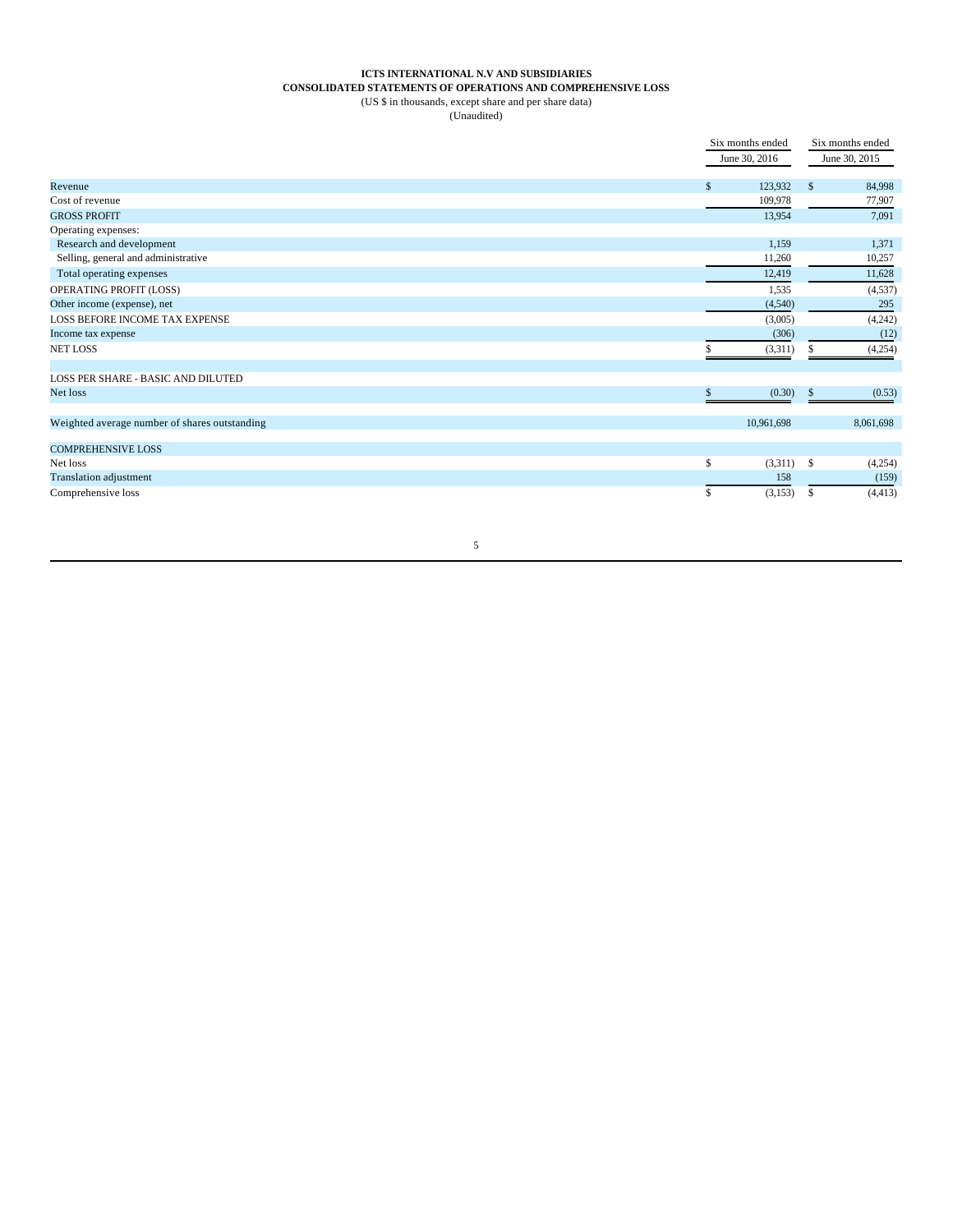#### **ICTS INTERNATIONAL N.V AND SUBSIDIARIES CONSOLIDATED STATEMENTS OF SHAREHOLDERS' DEFICIT**

(US \$ in thousands, except share and per share data)

(Unaudited)

|                                     |            | Common Stock             | Additional<br>Paid-In |        | Accumulated  |                          | Accumulated<br>Other<br>Comprehensive |          |              | Total<br>Shareholders' |
|-------------------------------------|------------|--------------------------|-----------------------|--------|--------------|--------------------------|---------------------------------------|----------|--------------|------------------------|
|                                     | Shares     | Amount                   | Capital               |        | Deficit      |                          | Loss                                  |          | Deficit      |                        |
| <b>BALANCE AT DECEMBER 31, 2014</b> | 8,061,698  | 4,507<br>$\mathbb{S}$    | $\mathbf{s}$          | 20,949 | $\mathbb{S}$ | $(57,194)$ \$            |                                       | (7, 321) | $\mathbf{s}$ | (39,059)               |
| Stock based compensation            | ٠          | $\overline{\phantom{a}}$ |                       | ۰      |              |                          |                                       |          |              |                        |
| Net loss                            |            |                          |                       | ٠      |              | (4,254)                  |                                       |          |              | (4,254)                |
| Translation adjustment              | ٠          | $\overline{\phantom{a}}$ |                       | ٠      |              | $\overline{\phantom{a}}$ |                                       | (159)    |              | (159)                  |
|                                     |            |                          |                       |        |              |                          |                                       |          |              |                        |
| BALANCE AT JUNE 30, 2015            | 8,061,698  | 4,507                    |                       | 20,949 |              | (61, 448)                |                                       | (7,480)  |              | (43, 472)              |
| Issuance of common stock            | 2,900,000  | 1,421                    |                       | 318    |              | ٠                        |                                       |          |              | 1,739                  |
| Net loss                            | ٠          | $\sim$                   |                       | $\sim$ |              | (448)                    |                                       |          |              | (448)                  |
| Translation adjustment              |            | $\overline{\phantom{a}}$ |                       | ٠      |              | ٠                        |                                       | (27)     |              | (27)                   |
|                                     |            |                          |                       |        |              |                          |                                       |          |              |                        |
| <b>BALANCE AT DECEMBER 31, 2015</b> | 10,961,698 | 5,928                    |                       | 21,267 |              | (61, 896)                |                                       | (7,507)  |              | (42,208)               |
| Net loss                            | ٠          | $\sim$                   |                       | ٠      |              | (3,311)                  |                                       |          |              | (3,311)                |
| Translation adjustment              |            | $\overline{\phantom{a}}$ |                       |        |              |                          |                                       | 158      |              | 158                    |
|                                     |            |                          |                       |        |              |                          |                                       |          |              |                        |
| <b>BALANCE AT JUNE 30, 2016</b>     | 10,961,698 | 5,928                    |                       | 21,267 |              | (65,207)                 |                                       | (7, 349) |              | (45,361)               |
|                                     |            |                          |                       |        |              |                          |                                       |          |              |                        |
|                                     |            | 6                        |                       |        |              |                          |                                       |          |              |                        |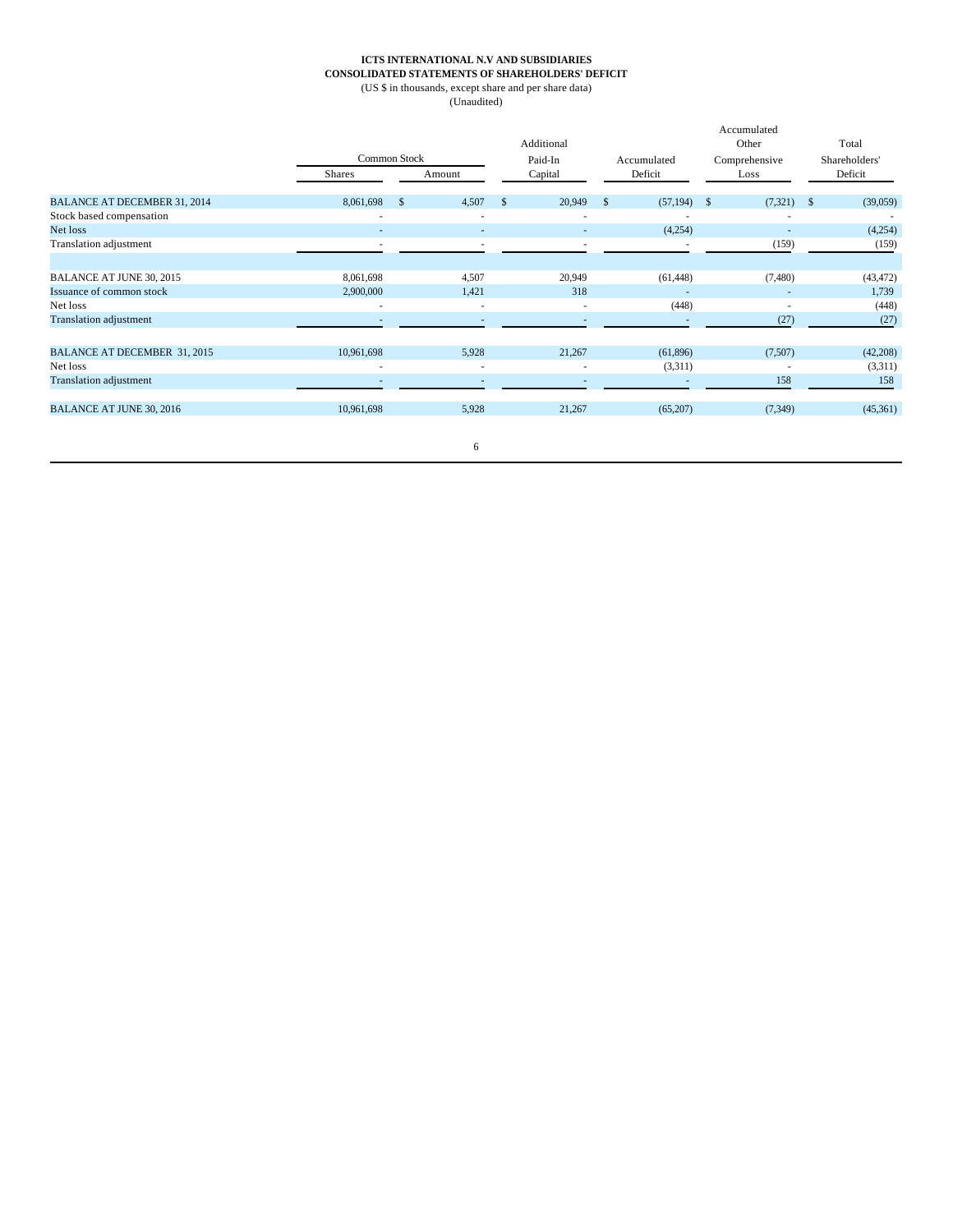#### **NOTE 1 - BASIS OF PRESENTATION**

#### *General*

The accompanying condensed unaudited consolidated financial statements for the six months ended June 30, 2016 have been prepared by the Company, in accordance with accounting principles generally accepted in the United States of America ("US GAAP") for financial information. These financial statements reflect all adjustments, consisting of normal recurring adjustments and accruals, which are, in the opinion of management, necessary for a fair presentation of the financial position of the Company as of June 30, 2016 and the results of operations for the six months then ended. Accordingly, certain information and footnote disclosures normally included in annual financial statements prepared in accordance with US GAAP have been condensed or omitted. The results of operations presented are not necessarily indicative of the results to be expected for future quarters or for the year ending December 31, 2016.

The following discussion and analysis should be read in conjunction with the financial statements, related notes and other information included in this report and with the Risk Factors included in Part 1 Item 3 in our Annual Report on Form 20-F for the year ended December 31, 2015, filed with the SEC.

This Report contains statements that may constitute "forward-looking statements". Generally, forward-looking statements include words or phrases such as "anticipates," "believes," "estimates," "expects," "intends," "plans," "projects," "could," "may," "might," "should," "will", the negative of such terms, and words and phrases of similar import. Such statements are based on management's current expectations and are subject to a number of risks and uncertainties. These risks and uncertainties could cause our actual results to differ materially from those described in the forward-looking statements. Any forward-looking statement represents our expectations or forecasts only as of the date it was made and should not be relied upon as representing its expectations or forecasts as of any subsequent date. Except as required by law, we undertake no obligation to correct or update any forward-looking statement, whether as a result of new information, future events or otherwise, even if our expectations or forecasts change.

#### **NOTE 2 - ORGANIZATION**

#### *Description of Business*

ICTS International N.V. ("ICTS") was established by the Department of Justice in Amstelveen, Netherlands on October 9, 1992. ICTS and subsidiaries (collectively referred to as, the "Company") operate in three reportable segments: (a) Corporate (b) Airport security and other aviation services and (c) Technology. The corporate segment does not generate revenue and contains primarily non-operational expenses.

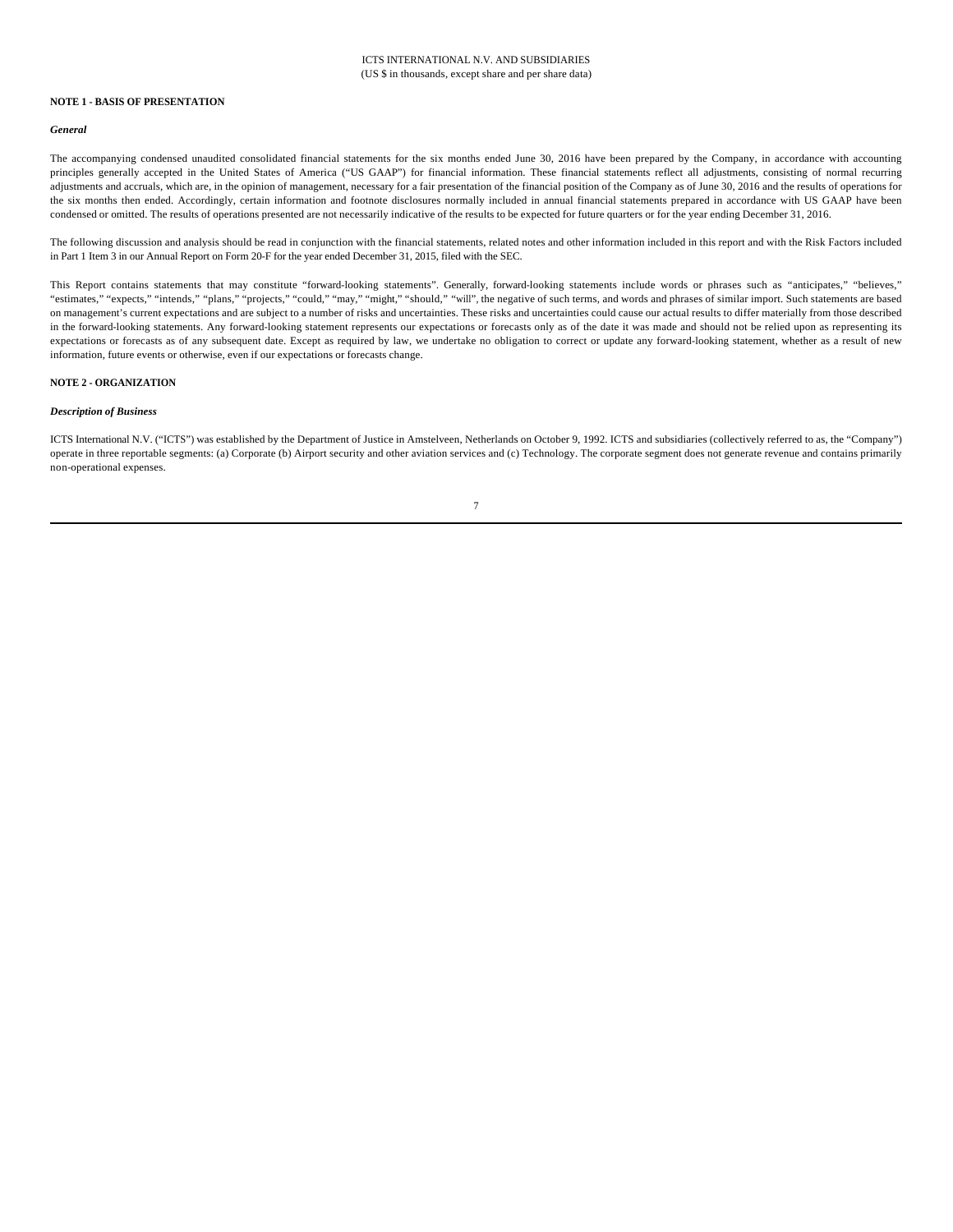#### **NOTE 2 – ORGANIZATION - (CONTINUED)**

The airport security and other aviation services segment provide security and other services to airlines and airport authorities, predominantly in Europe and the United States of America.

The technology segment is predominantly involved in the development and sale of identity security software to customers, predominantly in Europe and the Unites States of America.

#### *Financial Condition*

The Company has a working capital deficit and a history of recurring losses from continuing operations and negative cash flows from continuing operations. As of June 30, 2016 and December 31, 2015, the Company has a working capital deficit of \$4,575 and \$5,005, respectively. During the periods ended June 30, 2016 and 2015, the Company incurred net losses of \$3,311 and \$4,254, respectively. Collectively, these factors raise substantial doubt about the Company's ability to continue as a going concern.

Management believes that the Company's operating cash flows and related party/third party financing activities will provide it with sufficient funds to meet its obligations and execute its business plan for the next twelve months. However, there are no assurances that management's plans to generate sufficient cash flows from operations and obtain additional financing from related parties/third parties will be successful.

The accompanying consolidated financial statements do not include any adjustments relating to the recoverability and classification of asset carrying amounts or the amount and classification of liabilities that might result should the Company be unable to continue as a going concern.

#### **NOTE 3 - DISCONTINUED OPERATIONS**

During the year ended December 31, 2014, the Company committed to a plan to cease the operations of its subsidiary in Switzerland (I-SEC Switzerland), which provided aviation security services.

As of June 30, 2016 and December 31, 2015, the Company had no assets or liabilities from discontinued operations.

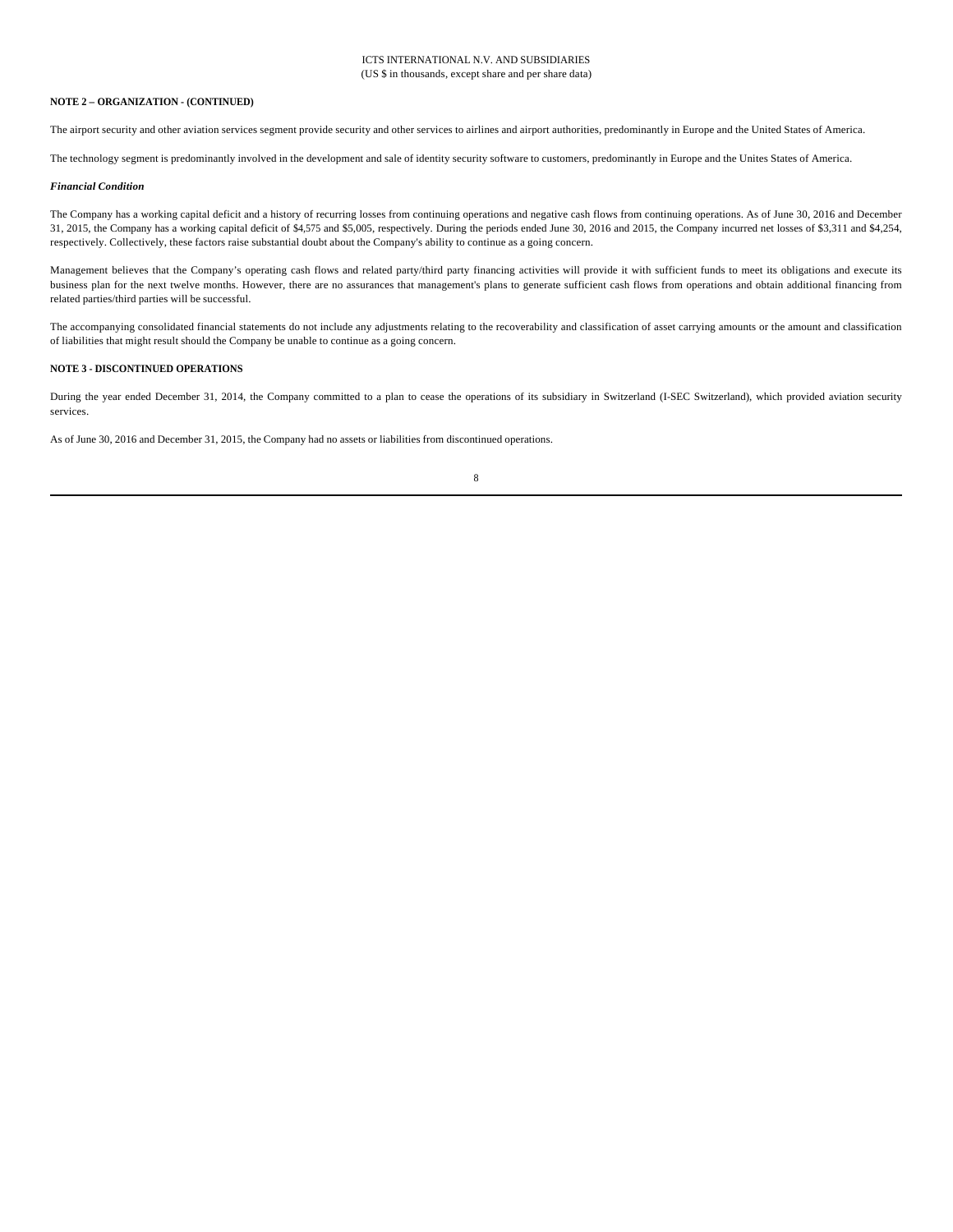#### **NOTE 3 - DISCONTINUED OPERATIONS – (CONTINUED)**

A summary of the Company's results from discontinued operations for the periods ended June 30, 2016 and 2015 is as follows:

|                                                       |      | Period ended, June 30, |      |  |  |  |
|-------------------------------------------------------|------|------------------------|------|--|--|--|
|                                                       | 2016 |                        | 2015 |  |  |  |
| Revenue                                               |      |                        | 97   |  |  |  |
| Cost of revenue                                       |      |                        | 95   |  |  |  |
| Gross profit (Excess of cost of revenue over revenue) |      |                        |      |  |  |  |
| Selling, general and administrative expenses          |      |                        |      |  |  |  |
| <b>Operating loss</b>                                 |      |                        | (3)  |  |  |  |
| Other income, net                                     |      |                        |      |  |  |  |
| Income tax benefit                                    |      |                        |      |  |  |  |
| Loss from discontinued operations                     |      |                        |      |  |  |  |
|                                                       |      |                        |      |  |  |  |

#### **NOTE 4 – NOTES PAYABLE – BANKS**

#### *United States*

In June 2014, the Company amended its credit facility to maximum borrowing capacity to \$6,500 and amend existing financial and non-financial covenants, including the maintenance of a specified fixed charge coverage ratio. The borrowing base limitation was also amended and is equivalent to: (i) 85% of eligible accounts receivable, as defined, plus (ii) 75% of eligible unbilled receivables, as defined, plus (iii) 95% of a \$1,000 standby letter of credit that was provided to the lender by an entity related to the Company's main shareholder.

In March 2015, the Company amended its credit facility with its lender. The amendment revised existing financial covenants, including the maintenance of a specified fix charge coverage ratio and maintenance of minimum monthly EBITDA requirements. As of December 31, 2015 the Company was in violation of its financial covenants. As of March 2016, the lender waived the violation.

In July 2016, the Company amended its credit facility with the lender. The amendment revised the maximum borrowing capacity to \$8,500 subject to the borrowing base limitations as before.

Borrowings made under the credit facility bore interest, which was payable monthly, at LIBOR (subject to a floor of 1.375%) plus 4.25% per annum (5.625% as of June 30, 2016).

The company evaluated the terms of the amendments and concluded that they do not constitute substantive modification.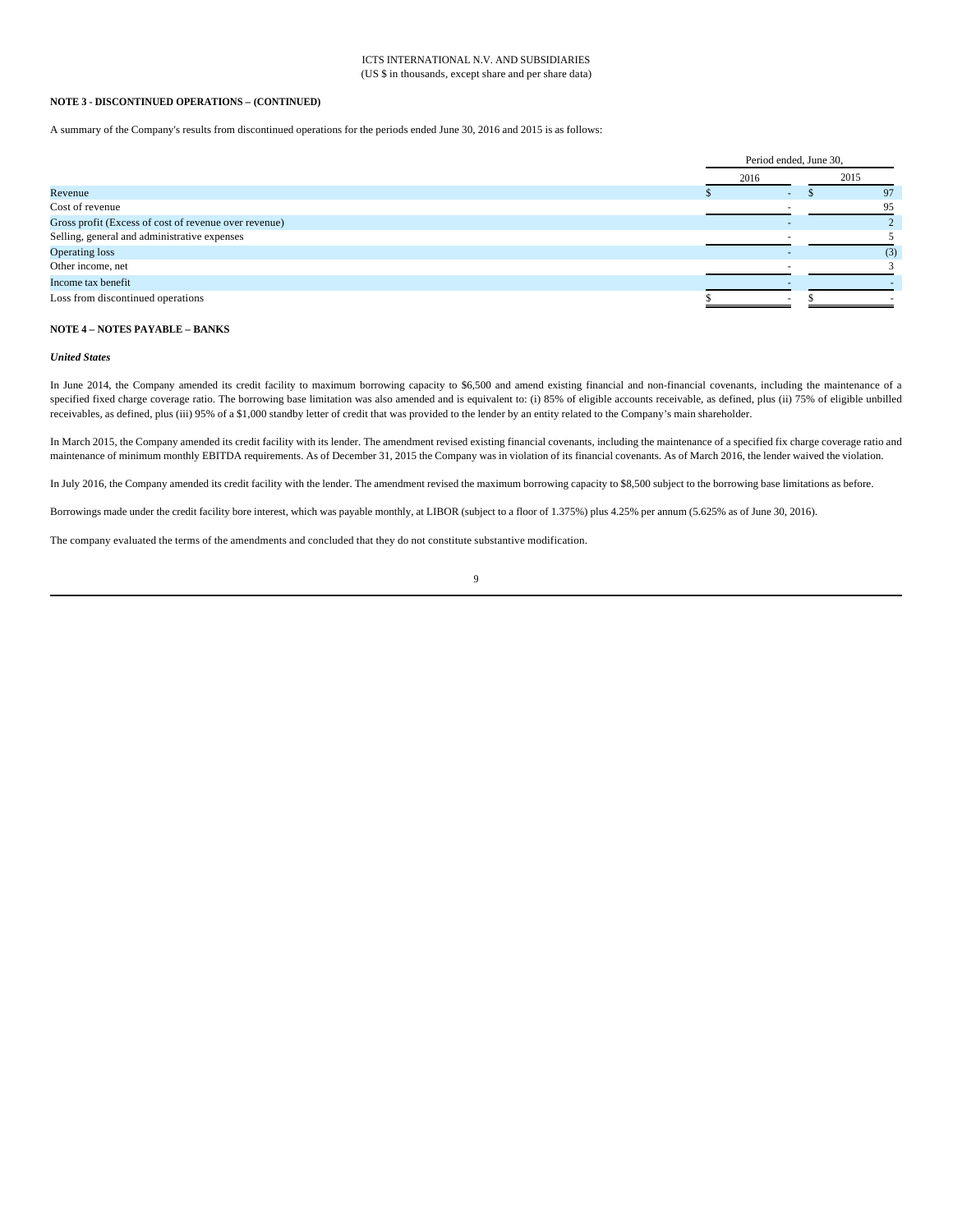## **NOTE 4 – NOTES PAYABLE – BANKS – (CONTINUED)**

As of June 30, 2016 and December 31, 2015, the Company had approximately \$7,190 and \$5,569, respectively, outstanding under line of credit arrangements. As of December 31, 2015, the Company had \$200, and \$572, respectively, in unused borrowing capacity under the line of credit facility.

#### *Europe*

In April 2015, the Company entered into a new line of credit arrangement with a commercial bank, replacing all previous lines of credit, to provide it with up to €5,500 (\$6,119 as of June 30, 2016) in borrowings until further notice. Borrowings under the line of credit bear interest at LIBOR plus 3.75% per annum. The Company is also subject to an unused line fee of 0.75% per annum, which is payable quarterly.

In January 2016 the Company entered into a new line of credit arrangement with the same commercial bank in Europe to provide it with up to €10,000 (\$11,125 as of June 30, 2016) in borrowings, with the purpose to refinance the prevailing credit facility with this bank. Borrowings under the line of credit bear interest at LIBOR plus 3.50% per annum for the borrowed amount and 0.75% for the non-borrowed balance, which is payable quarterly. The line of credit is secured by the accounts receivable and tangible fixed assets of six of the Company's European subsidiaries. The line of credit cannot exceed 80% of the borrowing base. The line of credit is made available until further notice.

In January 2016 the company entered into a bank guarantee facility with the same commercial bank to provide it with up to €2,500 in guarantees, with the purpose to finance existing and new bank guarantees. Amounts under this bank guarantee facility bear interest at 1.9% per annum for the used amounts, and 0.75% for the unused balance, which is payable quarterly.

In April 2016 the Company amended its credit facility with its lender. The amendment revised the existing borrowing amount up to €12,000 (\$13,350 as of June 30, 2016) for a period of five months, till October 2016. The Company is in negotiations with the lender to keep the increase of the line of credit permanent.

The bank guarantee facility is made available until further notice and is being secured by the accounts receivable and tangible fixed assets of three of the Company's European subsidiaries. The line of credit cannot exceed 80% of the borrowing base. As of December 31, 2015 the Company had €10,122 (\$11,261 as of June 30, 2016) in outstanding borrowings under the line of credit arrangement.

The Company evaluated the terms of the amendments and concluded that they do not constitute a substantive modification.

In August 2013, the Company entered into a line of credit arrangement with a commercial bank to provide it with up to €500 (\$556 as of June 30, 2016) in borrowings. Borrowings under this arrangement bore interest at 3.5% per annum. The line of credit was secured by a bank guarantee provided by an entity related to the Company's main shareholder as well as a guarantee from another bank. In July 2015, the line of credit was fully paid and the line of credit expired.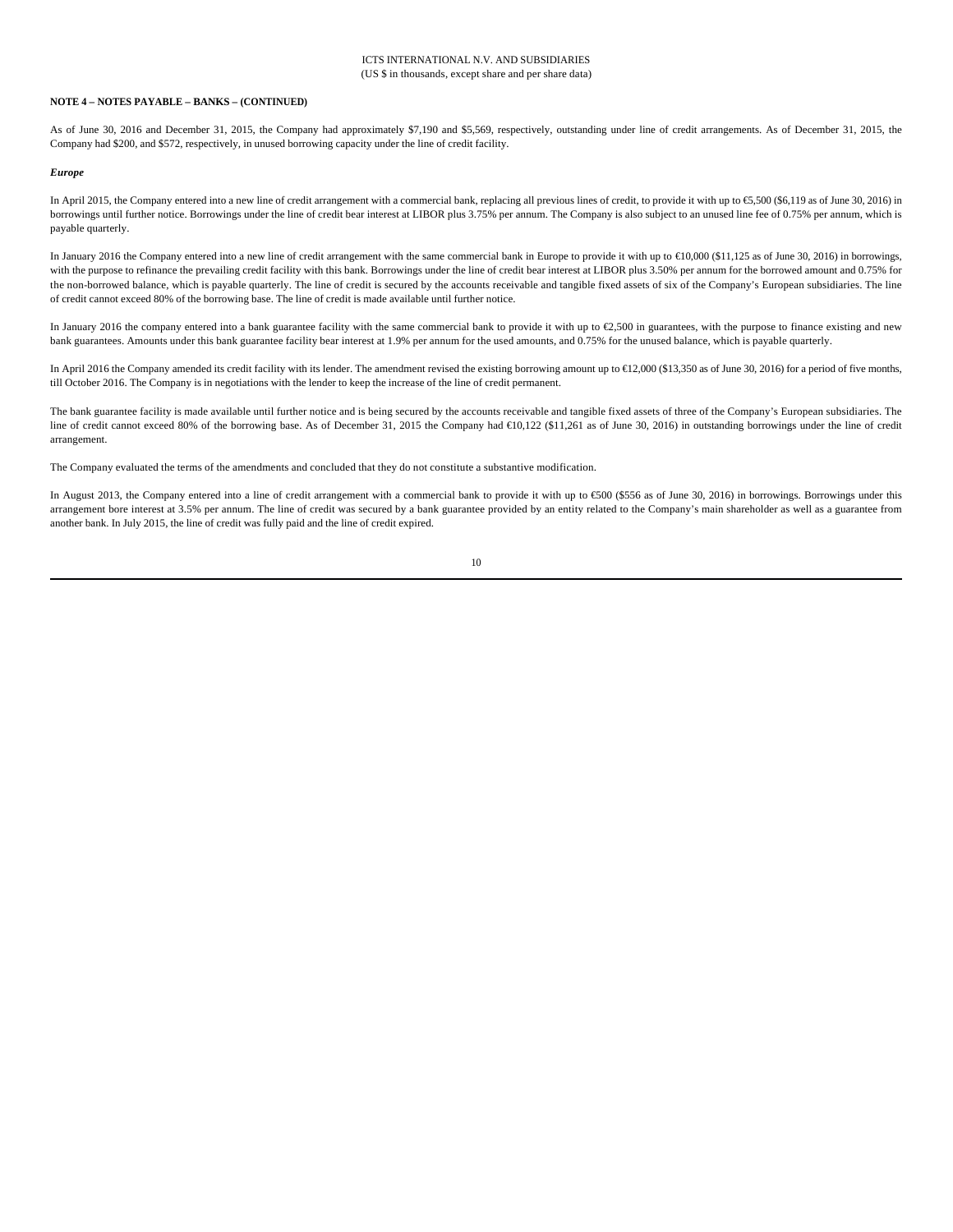#### **NOTE 4 – NOTES PAYABLE – BANKS –(CONTINUED)**

In November 2013, the Company entered into a line of credit arrangement with a commercial bank to provide it with up to €1,200 (\$1,335 as of June 30, 2016) in borrowings. Borrowings under the line of credit arrangement bear interest at 1.2% per annum, which is payable quarterly. The line of credit is secured by a guarantee provided by an entity related to the Company's main shareholder. In June 2014, the borrowing capacity under the line of credit was increased up to €1,508 (\$1,678 as of June 30, 2016). In December 2015 the borrowing capacity was reduced to €30 (\$389 as of June 30, 2016). As of June 30, 2016 and December 31, 2015, the Company had €350 (\$389 as of June 30, 2016) in outstanding borrowings under the line of credit arrangement.

The Company evaluated the terms of the amendment and concluded that they constitute a substantive modification, however, there is no effect on the financial statements of the Company.

#### **NOTE 5 - ACCRUED EXPENSES AND OTHER CURRENT LIABILITIES**

Accrued expenses and other current liabilities are as follows:

|                                                      | June 30, |        | December 31, |
|------------------------------------------------------|----------|--------|--------------|
|                                                      | 2016     |        | 2015         |
| Accrued payroll and related costs                    |          | 14,803 | 12,363       |
| Accrued vacation                                     |          | 6,631  | 4,522        |
| Accrual for minimum wage increase                    |          | 3,010  | 3,284        |
| Cash overdraft                                       |          | 1,334  | 1,300        |
| Labor union contribution                             |          | 952    | 920          |
| Other                                                |          | 1,473  | 2,676        |
| Total accrued expenses and other current liabilities |          | 28.203 | 25,065       |

The cash overdraft balance above represents outstanding checks as of June 30, 2016 and December 31, 2015.

# **NOTE 6 – CONVERTIBLE NOTES PAYABLE TO A RELATED PARTY**

In May 2014, the Company entered into a new arrangement with an entity related to its main shareholder, which replaced all previous arrangements between the parties, to provide it with up to \$37,000 in revolving loans through December 2016. The term of the arrangement can be automatically extended for four additional six-month periods at the option of the holder. All outstanding borrowings from previous arrangements were applied to the borrowing capacity of the new arrangement.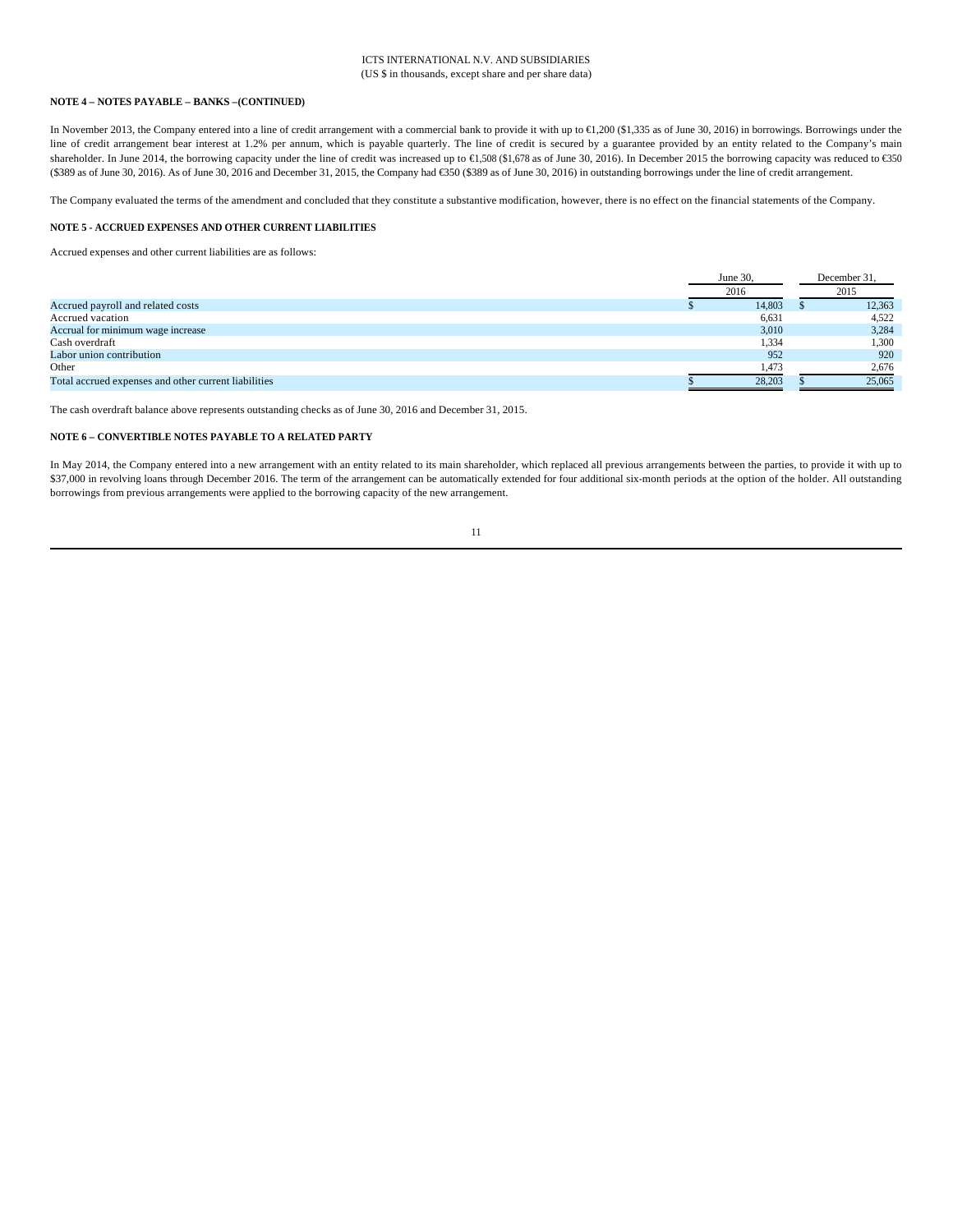#### **NOTE 6 – CONVERTIBLE NOTES PAYABLE TO A RELATED PARTY – (CONTINUED)**

All outstanding borrowings from previous arrangements were applied to the borrowing capacity of the new arrangement. Loans received under the arrangement bear interest, which is compounded semi-annually and payable at maturity, at the interest rate charged by the Company's European commercial bank (LIBOR plus 6% for U.S. dollar-denominated loans and the base rate plus 2% for Euro-denominated loans). The arrangement is secured by a 26% interest in one of the Company's European subsidiaries. In connection with the arrangement, the holder was granted an option to convert outstanding notes payable (including accrued interest) under the arrangement into the Company's common stock at a price of \$1.50 per share. The Company determined that the new arrangement did not represent a substantive modification and, therefore, it was not necessary to evaluate whether the conversion feature qualified as a free-standing derivative instrument or contained any intrinsic value which would be considered beneficial

In October 2015, the Supervisory Board of Directors approved to reduce the convertible price of the unpaid interest from \$1.50 per share to \$0.75 per share. In addition, the loan period was extended till January 1, 2018. The terms of the arrangement can be automatically extended for four additional six months periods at the option of the holder.

The Company determined that the new arrangement did not represent a substantive modification and therefore it was not necessary to evaluate whether the conversion feature qualifies as a freestanding derivative instrument or contained any intrinsic value which would be considered beneficial.

At June 30, 2016 and December 31, 2015, convertible notes payable to a related party consist of \$29,981 and \$29,048, respectively, in principal and \$13,869 and \$10,355, respectively, in accrued interest. Interest expense related to these notes is \$3,351 and \$1,529 for the periods ended June 30, 2016 and 2015, respectively.

#### **NOTE 7 – SEGMENT AND GEOGRAPHICAL INFORMATION**

The Company operates in three reportable segments: (a) Corporate (b) Airport security and other aviation services and (c) Technology. The corporate segment does not generate revenue and contains primarily non-operational expenses. The airport security and other aviation services segment provide security and other services to airlines and airport authorities, predominantly in Europe and the United States of America. The technology segment is predominantly involved in the development and sale of identity security software to customers, predominantly in Europe and the United States of America. All inter-segment transactions are eliminated in consolidation.

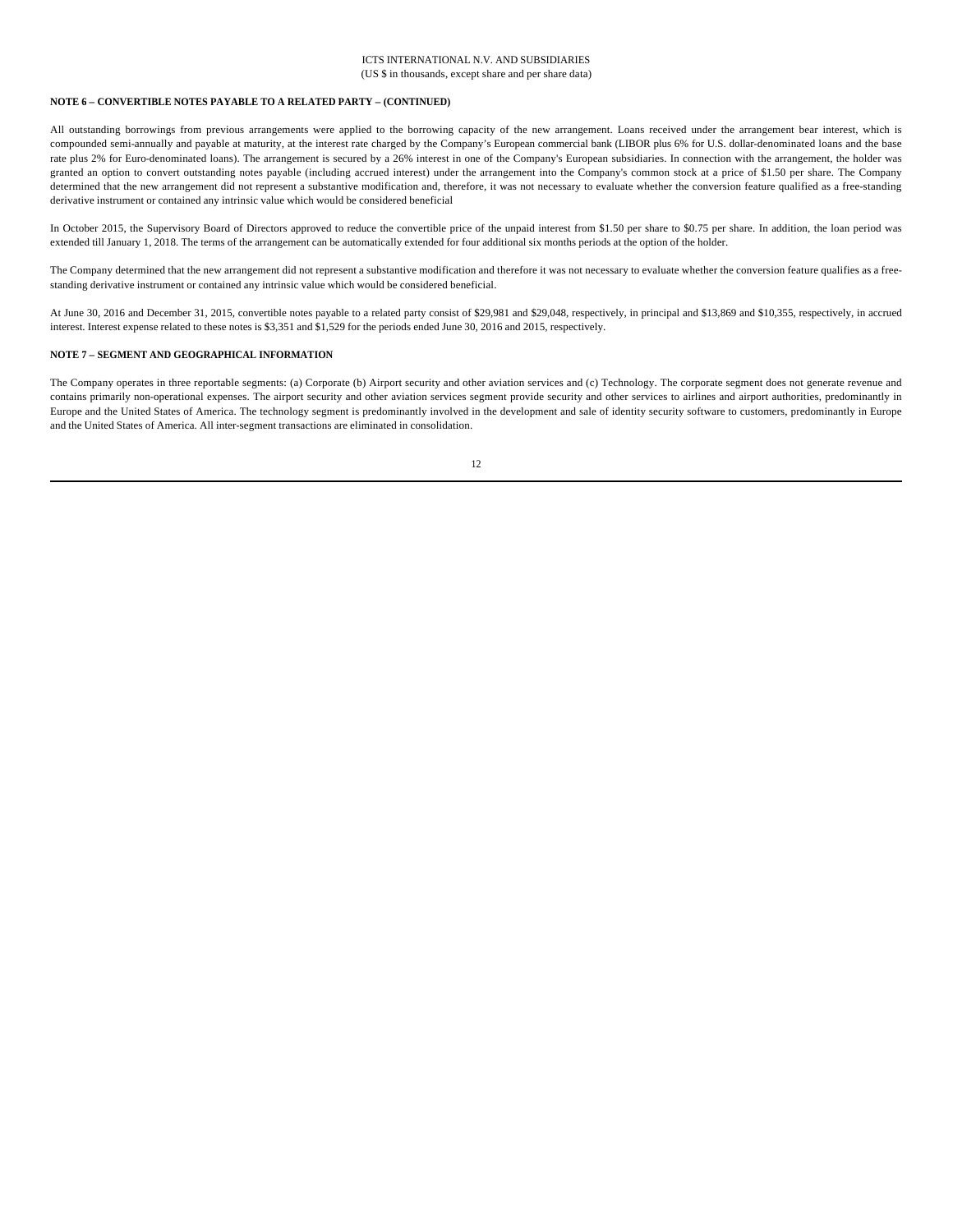# **NOTE 7 – SEGMENT AND GEOGRAPHICAL INFORMATION – (CONTINUED)**

The chief operating decision maker reviews the operating results of these reportable segments. The performance of the reportable segments is based primarily on loss (profit) from continuing operations. Amounts in the table below represent the figures of the continuing operations in the different reportable segments.

|                                 |            |    | Aviation |            |         |
|---------------------------------|------------|----|----------|------------|---------|
|                                 | Corporate  |    | Services | Technology | Total   |
| Six months ended June 30, 2016: |            |    |          |            |         |
| Revenue                         | $\sim$     | J. | 122,469  | 1,463      | 123,932 |
| Depreciation and amortization   | $\sqrt{2}$ |    | 410      | 20         | 433     |
| Net loss (profit)               | 5,313      |    | (3, 124) | 1,122      | 3,311   |
| Total assets                    | 523        |    | 57,527   | 727        | 58,777  |
|                                 |            |    |          |            |         |
| Six months ended June 30, 2015: |            |    |          |            |         |
| Revenue                         | $\sim$     |    | 84.495   | 503        | 84,998  |
| Depreciation and amortization   | $\sim$     |    | 315      | 29         | 344     |
| Net loss (profit)               | 1,266      |    | 1,126    | 1,862      | 4,254   |
| Total assets                    | 473        |    | 36,277   | 407        | 37,157  |
|                                 |            |    |          |            |         |

The following table sets forth, for the periods indicated, revenue generated by country:

|                                 |  | Six months ended June 30, |         |  |        |
|---------------------------------|--|---------------------------|---------|--|--------|
|                                 |  |                           | 2016    |  | 2015   |
| Netherlands                     |  |                           | 42,522  |  | 31,091 |
| Germany                         |  |                           | 53,326  |  | 28,368 |
| <b>United States of America</b> |  |                           | 22,585  |  | 19,969 |
| Other                           |  |                           | 5,499   |  | 5,570  |
| Total                           |  |                           | 123.932 |  | 84,998 |
|                                 |  |                           |         |  |        |
|                                 |  |                           |         |  |        |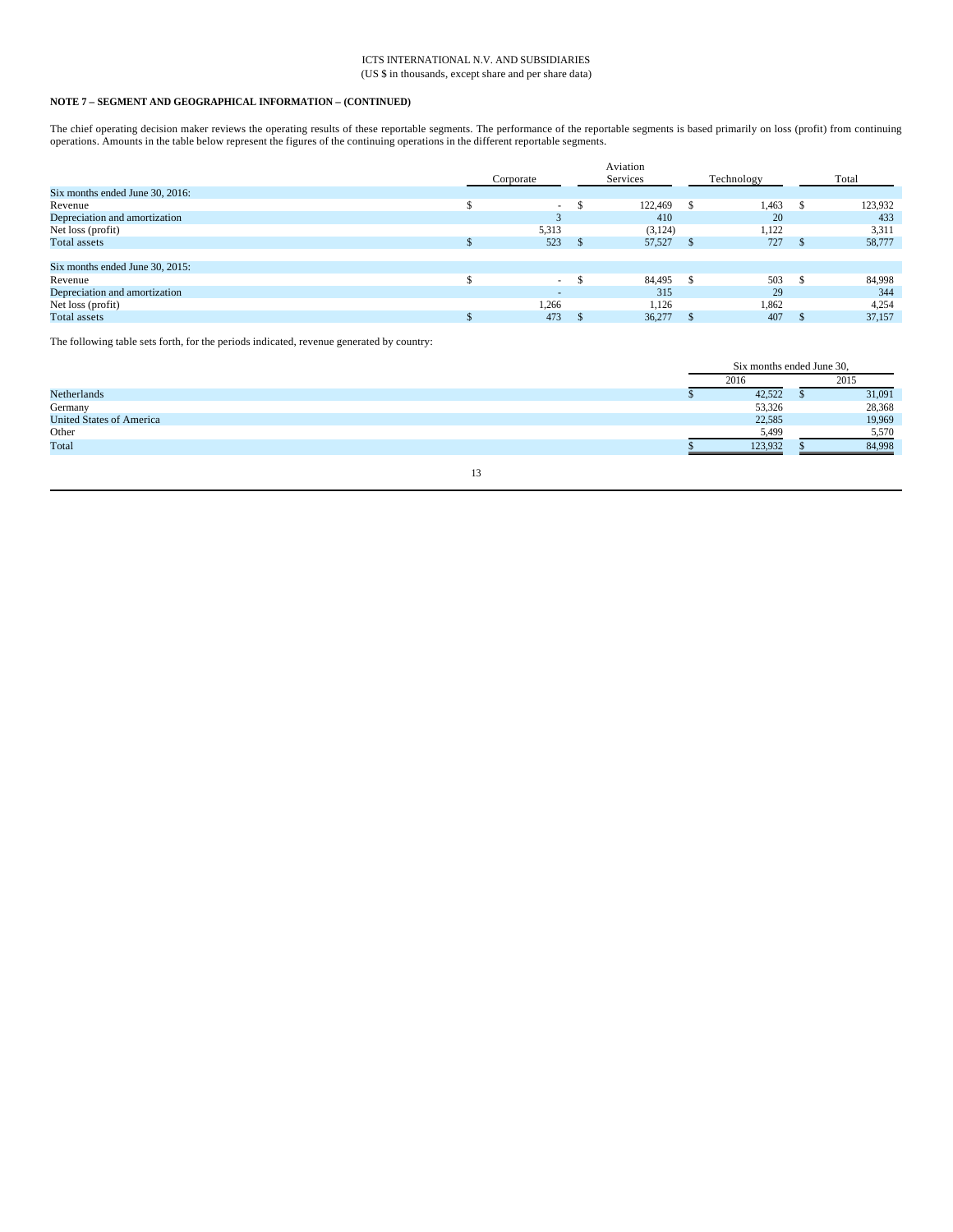# **NOTE 7 – SEGMENT AND GEOGRAPHICAL INFORMATION – (CONTINUED)**

The following table sets forth, for the periods indicated, property and equipment, net of accumulated depreciation and amortization by country:

|                                 | June 30, |  |       |  |
|---------------------------------|----------|--|-------|--|
|                                 | 2016     |  | 2015  |  |
| Netherlands                     | 751      |  | 510   |  |
| Germany                         | 843      |  | 173   |  |
| <b>United States of America</b> | 337      |  | 298   |  |
| Other                           | 276      |  | 250   |  |
| Total                           | 2,207    |  | 1,231 |  |

#### **ITEM 2. MANAGEMENT'S DISCUSSION AND ANALYSIS OF FINANCIAL CONDITION AND RESULTS OF OPERATIONS**

# **OVERVIEW**

The following discussion and analysis should be read in conjunction with the financial statements, related notes and other information included in this report and with the Risk Factors included in Part 1 Item 3 in our Annual Report on Form 20-F for the year ended December 31, 2015, filed with the SEC.

|                                              | Period ended June 30. |        |  |
|----------------------------------------------|-----------------------|--------|--|
|                                              | 2016                  | 2015   |  |
| Revenue                                      | 100.0%                | 100.0% |  |
| Cost of revenue                              | 88.7%                 | 91.7%  |  |
| Gross profit                                 | 11.3%                 | 8.3%   |  |
| Research and development expenses            | 0.9%                  | 1.6%   |  |
| Selling, general and administrative expenses | 9.1%                  | 12.0%  |  |
| Operating profit (loss)                      | 1.3%                  | (5.3)% |  |
| Other income (expense), net                  | (3.7)%                | 0.3%   |  |
| Loss before income tax benefit (expense)     | (2.4)%                | (5.0)% |  |
| Income tax expense                           | (0.2)%                | (0.0)% |  |
| Net loss                                     | (2.6)%                | (5.0)% |  |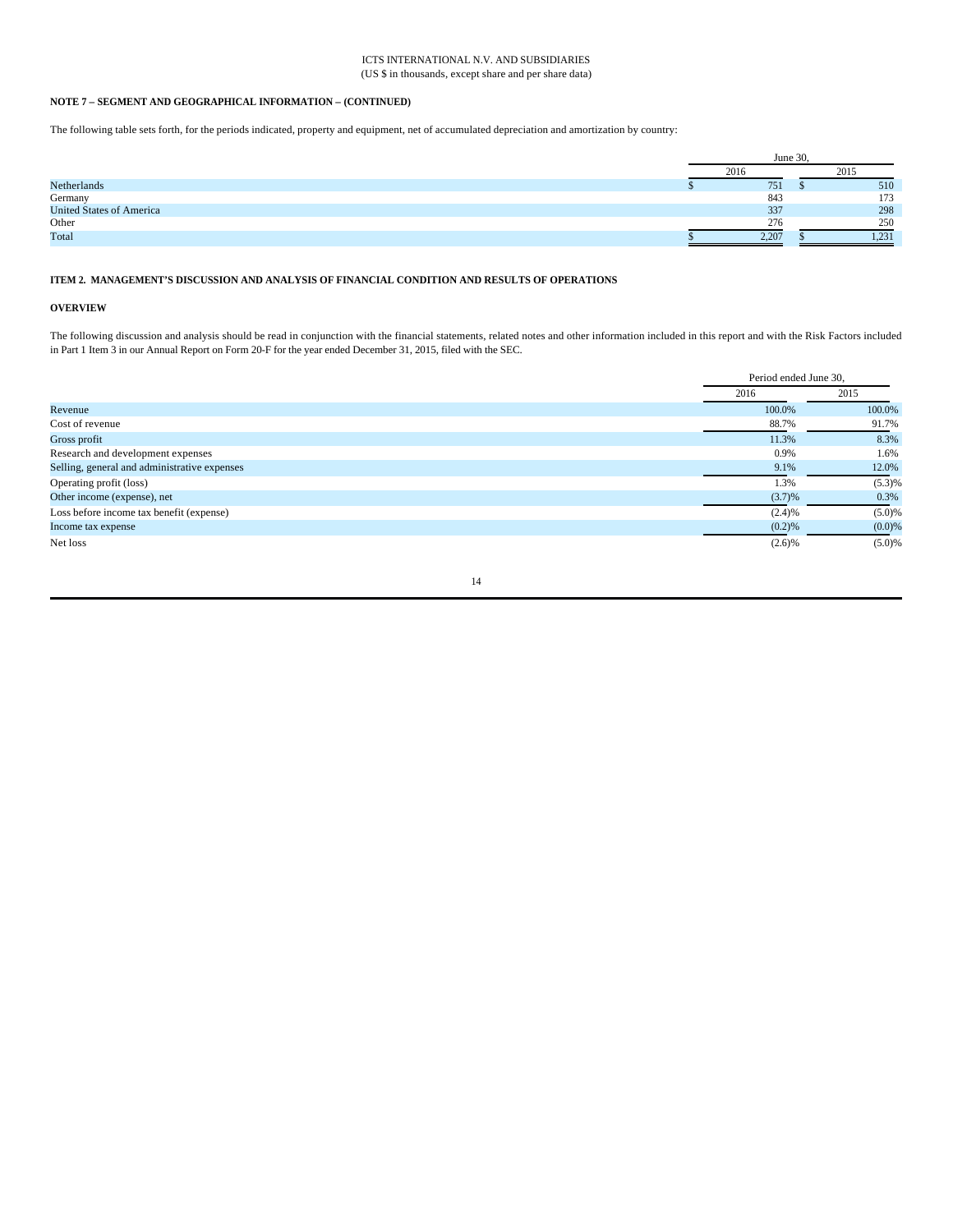#### **Revenue**

Revenue for the period ended June 30, 2016 was \$123,932 compared to \$84,998 in the first six months of 2015. Revenue from the European Aviation Security activities increased by \$35,358 in the first six months of 2016, mainly because of new operations in Germany and The Netherlands.

Revenues from other Aviation Services provided in the United States of America ("U.S.") increased by \$2,616 compared to the six months period ended June 30, 2015 due to new contracts and rates increase.

Revenues from the Technology segment increased by \$960 compared to the six months period ended June 2015 due to new contracts and new operations.

#### **Cost of revenue**

Cost of revenue for the period ended June 30, 2016 was \$109,978 (88.7% as percentage of revenue) compared to \$77,907 (91.7% as percentage of revenue) for the first six months of 2015. Cost of revenue as percentage of revenue decreased in the first six months of 2016 compared to the comparable period in 2015 because of one-time expenses recognized in 2015 for increase in the minimum wage at Seattle-Tacoma International Airport as following: In August 2015 the Washington Supreme Court overturned a previous decision on the subject of increase of minimum wages for employees at Seattle-Tacoma International Airport starting January 1, 2014. According to the new ruling, the Company is obligated to pay the employees at that location the minimum wage according to the new rate and payment will be retroactively since January 1, 2014. As a result of the new judgment, the Company accrued additional \$2,145 for payroll and wage tax costs related to employees in this location. Without these expenses, the cost of revenue for the period ended June 30, 2015 would be \$75,762 (89.1% as percentage of revenue).

#### **Research and Development ("R&D")**

R&D expenses for the period ended June 30, 2016 and 2015 were \$1,159 (0.9% as percentage of revenue) compared to \$1,371 (1.6% as percentage of revenue) for the first six months of 2015.

#### **Selling, general and administrative expenses ("SG&A")**

SG&A expenses were \$11,260 for the period ended June 30, 2016 (9.1% as percentage of revenue) compared to \$10,257 (12.0% as percentage of revenue) for the first six months of 2015. Increase of SG&A expenses is mostly a result of the increase in the revenues and operations of the group.

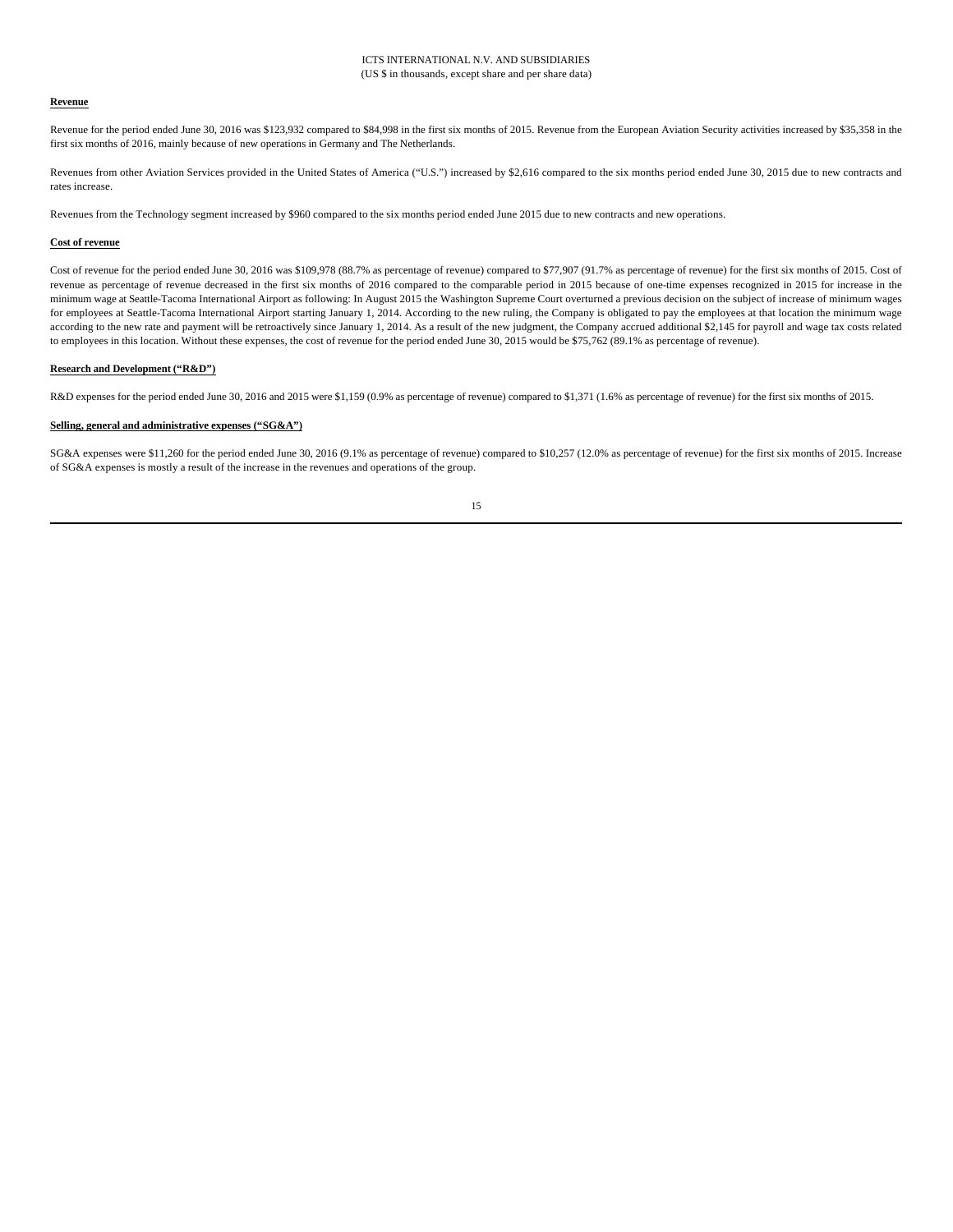# **Other income (expense), net**

Other income (expense) net include mainly interest to banks, related party and other institutions, exchange rate income (expense) and bank charges. Other income (expense), net, was \$(4,540) (3.7% as percentage of revenue) for the first six months of 2016 compared to \$295 (0.3% as percentage of revenue) for the comparable period ending June 30, 2015.

Interest expenses to related party totaled \$3,351 in the first six months of 2016 compared to \$1,529 in the comparable period of 2015. Increase in interest expenses to related party reflects an increase in the Company's interest rate by one percent, retroactively, from the first day of the loan. The interest expense to related party regarding previous years totaled to \$1,864. Without those onetime expenses, the interest expenses to related party for the period ended June 30, 2016 would be \$1,487 compared to \$1,529 in the comparable period in 2015. As substantial part of the loan was taken in Euro, the interest expense is being affected also by the changes in the exchange rate between the U.S. Dollar and the Euro.

Exchange rate income (expense) during the first six months of 2016 totaled \$(663) compared to \$2,483 at the comparable period in 2015. The main currency that is being revaluated in the Company is the Euro, which is being translated to U.S. Dollars.

Other interest expenses and bank charges totaled \$526 in the first six months of 2016 compared to \$659 in the comparable period of 2015.

#### **Income tax expense**

Income tax expense for the period ended June 30, 2016 was \$306 (0.2% as percentage of revenue) compared to expense of \$12 (0% as percentage of revenue) in the comparable period of 2015. Increase of tax expenses relates to accruals for taxes, mostly in one country in Europe, on which we realized all losses from previous years for tax purposes in that country.

#### **Net Loss**

As result of the above, ICTS' net loss amounted \$3,311 for the first six months of 2016, compared to net loss of \$4,254 for the comparable period of 2015.